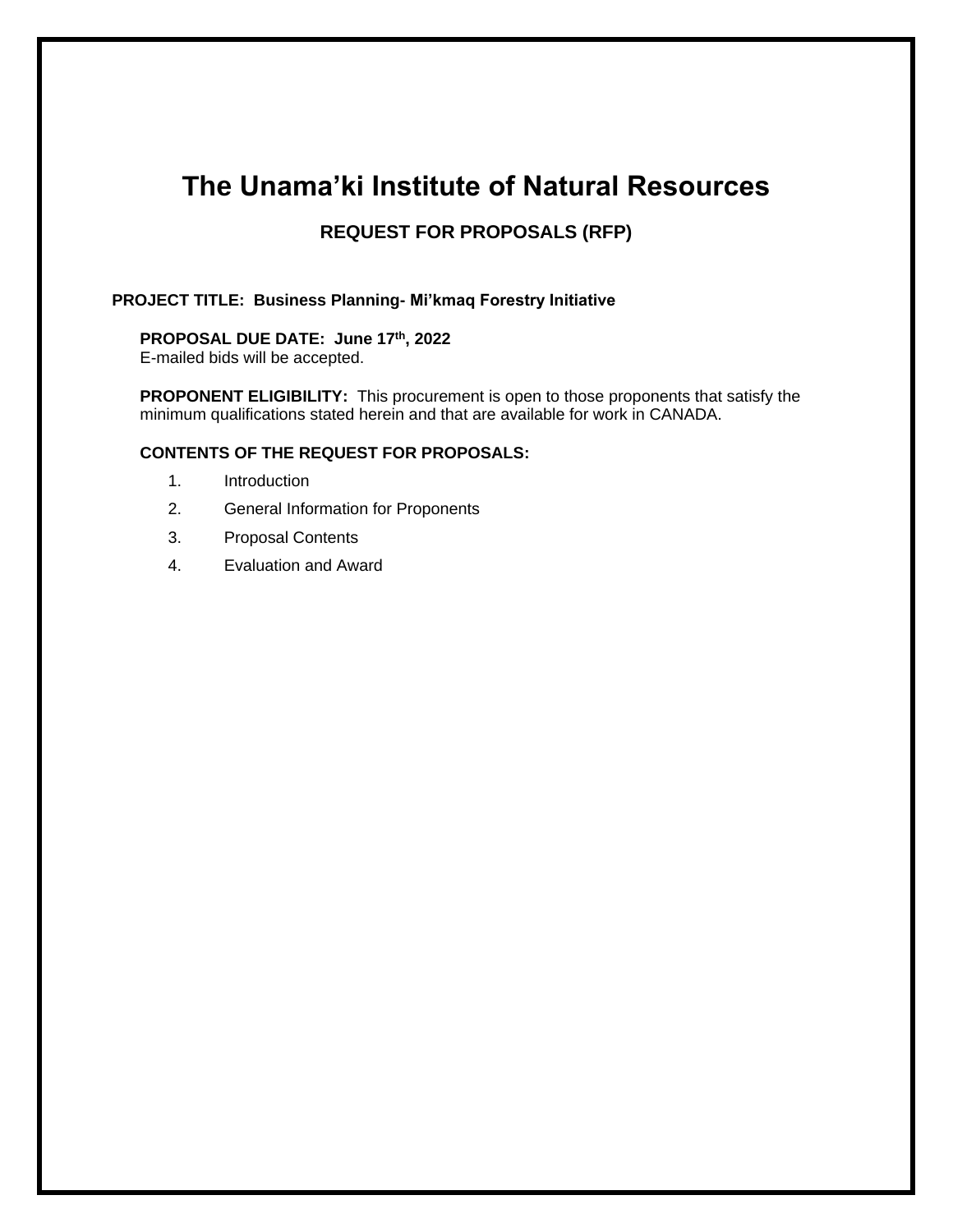# **1. INTRODUCTION**

#### **1.1. PURPOSE AND BACKGROUND**

The Unama'ki Institute of Natural Resources, hereafter called "UINR", is initiating this Request for Proposals (RFP) to solicit proposals from organizations and businesses interested in participating in a project to develop a Business Plan for the Mi'kmaq Forestry Initiative (MFI).

The MFI is a province-wide effort to develop, manage, and promote a Mi'kmaq-based forestry sector in which Mi'kmaq forestry stewardship and utilization are demonstrated, resulting in diverse opportunities in the forestry sector for Mi'kmaq individuals and communities. Currently, the MFI holds 30,000 hectares of Crown Land under license held by The Mi'kmaq Rights Initiative (KMKNO) and is in its fourth year of a pilot project with the Province of Nova Scotia.

The MFI is currently governed by a Forestry Advisory Committee (FAC) answering to & directed by the Assembly of Nova Scotia Mi'kmaq Chiefs representing 11 NS Mi'kmaq communities. The FAC is comprised of staff from The Confederacy of Mainland Mi'kmaq (CMM), UINR, and KMKNO. Each of these three organizations are non-profit organizations with boards of directors that, collectively, represent all 13 NS Mi'kmaq communities.

By the end of the pilot, it is the intention of the Assembly to create a partnership entity that formalizes the relationship of the MFI's member organizations. This entity is envisioned as a business which is led by the Assembly as decision makers with The CMM & UINR as directing bodies. In other words, it will be a sustainable forestry business that retains Mi'kmaq values and best utilizes exisitng decisionmaking mechanisms and a variety of land-based opportunities.

### **1.2. OBJECTIVES AND SCOPE OF WORK**

The objective of this work is to complete a comprehensive business plan for the MFI. To conduct the work, it is desired the proponent not only have, or develop, a strong understanding of the Nova Scotia forestry sector but develop a deep understanding of the MFI's unique role & opportunity in this space. This would include the initiatives' various non-conventional forestry interests, for example, non-timber forest products, carbon markets, eco-tourism opportunities & community-based opportunities.

The proponent's work will encompass all aspects of a conventional business plan tailored to the MFI's business activities. This will include but not limited to, the components presented below. With guidance from the FAC, the proponent will work to deliver a product which incorporates the MFI's values and guiding principles, such as Netukulimk & Two-Eyed Seeing.

The proponent will work with the FAC to gather a thorough understanding of the current & desired structure, governance & operations of the MFI as well as the vision, goals & interests of the initiative. Prior to implementation and throughout the project, the proponent will work with the FAC to identify opportunities and information gaps and address the within the business plan.

In summary, the proponent will have a network of connections & expertise in the forestry & corporate spaces, while having the skills & network to bridge both the corporate and First Nations needs & perspectives.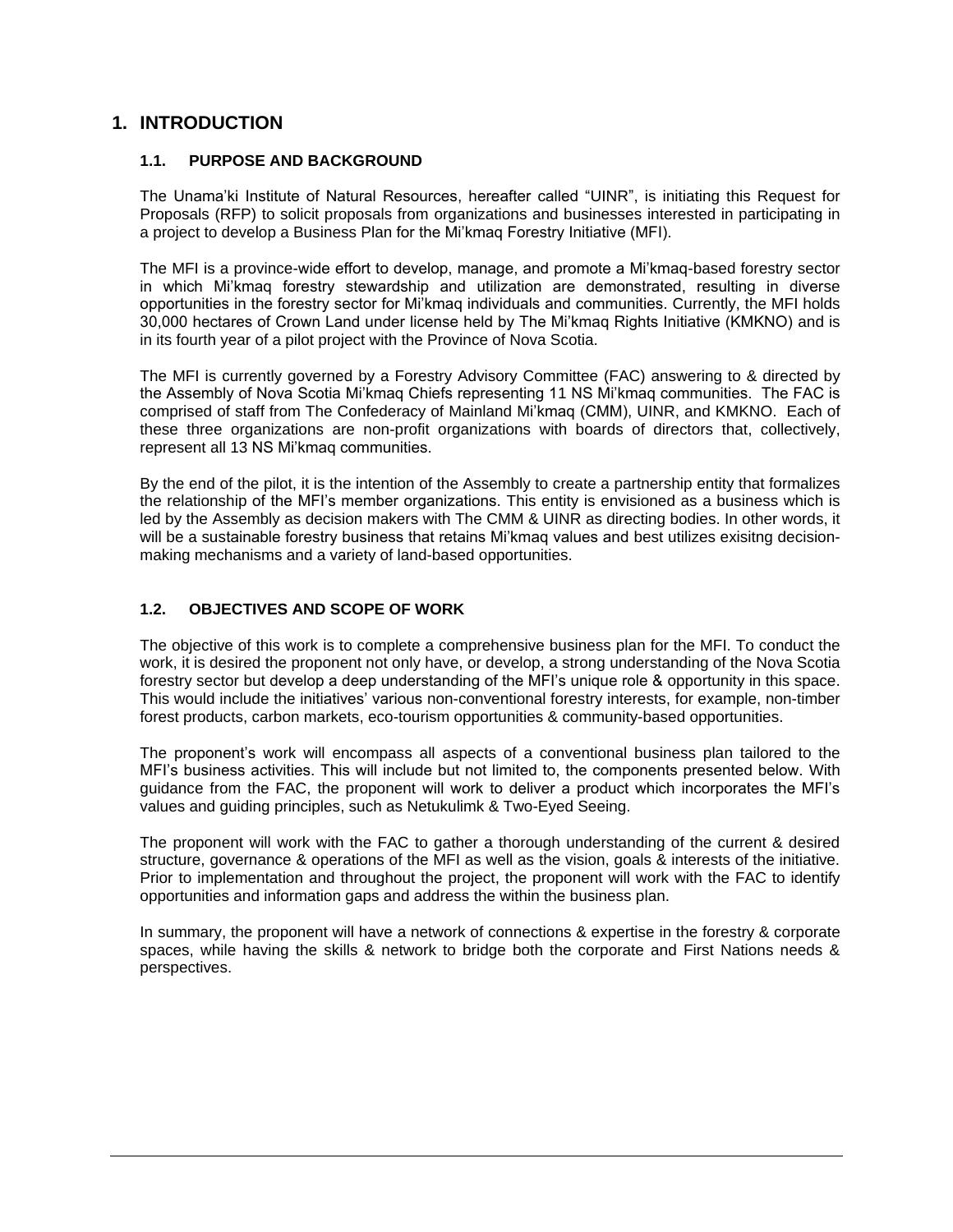The Objectives for the MFI Business Plan proponent should include:

- 1. Meeting with the FAC and any additional personell to collect information on the MFI, gathering a thorough understanding of the Initiative's vision, values, goals & interests. This will include, but is not limited to, an understanding of:
	- a. MFI's envisioned governance structure & business activities
	- b. The 3 partner organizations (CMM, UINR, KMKNO) which make up the FAC, how they operate individually with communities and collectively as a committee.
	- c. Reviewing prior work.
	- d. How the MFI operates as a Crown licensee.
	- e. The NS forest sector pertinent to the MFI.
- 2. Business Plan containing the following components:
	- a. Executive Summary
	- b. Purpose
	- c. Contact Information
	- d. Business Description
	- e. Project Costs and Financing
	- f. Industry/Market Analysis
	- g. Promotion/Marketing
	- h. Management/Personnel
	- i. Operations
	- j. Environmental Issues
	- k. Financial Projections and Analysis
	- l. Risks
	- m. Consultations
	- n. Implementation Plan
	- o. Recommendation (Go/No Go)
	- p. Supporting Documentation
- 3. Revision & inclusion of feedback into updated drafts
- 4. Delivery of final product upon UINR's approval.

The resulting strategy, materials and information will be used by the MFI to progress towards successful creation of the MFI as a business.

# **2. GENERAL INFORMATION FOR PROPONENTS**

All communication between the Proponent and UINR upon release of this RFP shall be with the Executive Director as follows:

| Name                   | <b>LISA YOUNG</b> |
|------------------------|-------------------|
| E-Mail Address         | lisa@uinr.ca      |
| <b>Mailing Address</b> | 4102 Shore Rd     |
|                        | Eskasoni, NS      |
|                        | <b>B1W 1M4</b>    |
| <b>Phone Number</b>    | (902) 379-2163    |

Any other communication will be considered unofficial and non-binding.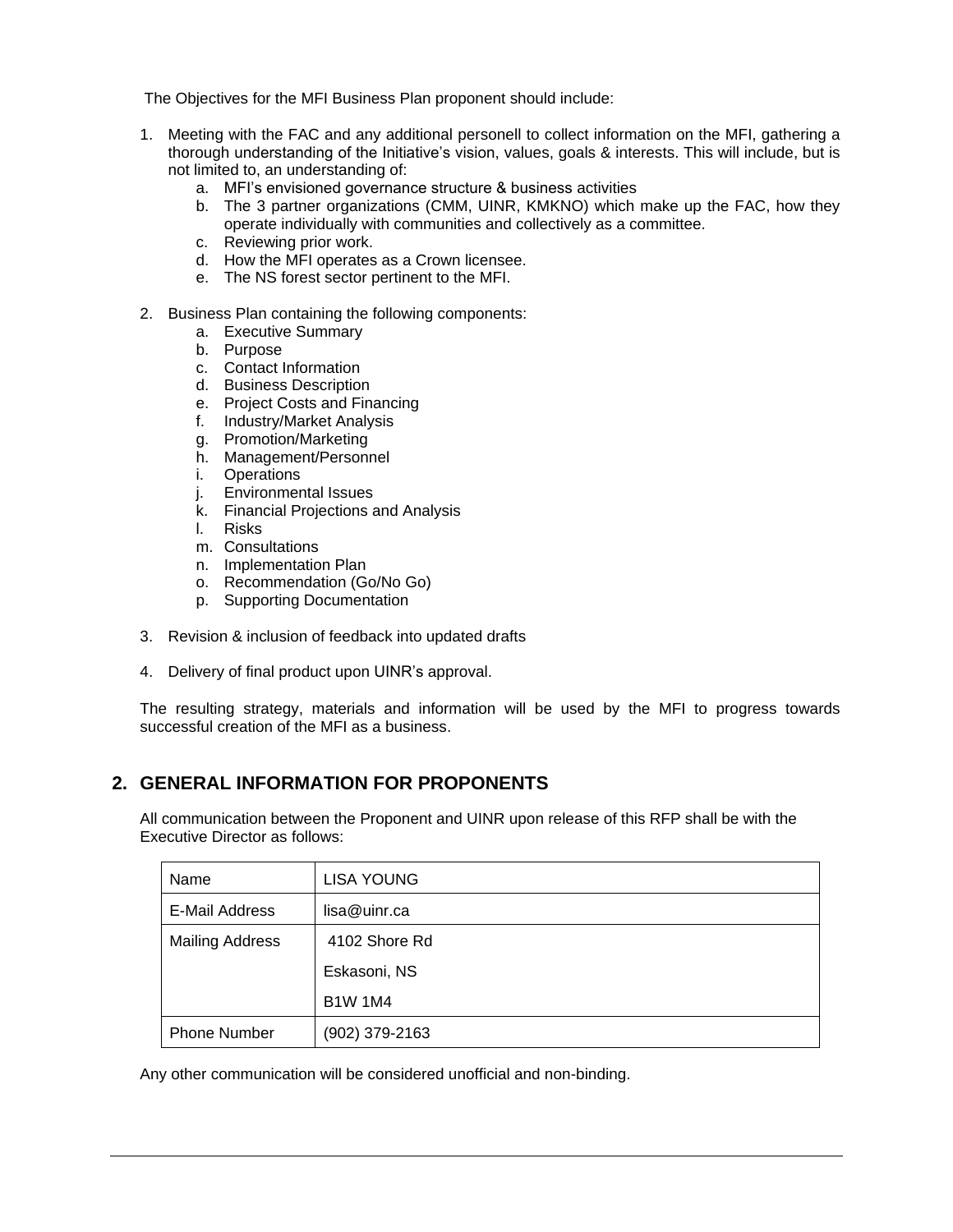## **2.1. ESTIMATED SCHEDULE OF PROCUREMENT ACTIVITIES**

| <b>Issue Request for Proposals</b> | June 2 <sup>nd</sup> , 2022  |
|------------------------------------|------------------------------|
| Requests for Proposals Due         | June 17 <sup>th</sup> , 2022 |
| <b>Award of Contract</b>           | June 24 <sup>th</sup> , 2022 |
| Draft Report                       | October 3rd, 2022            |
| <b>Project Complete</b>            | October 17th, 2022           |

The selection committee (CMM, UINR, & KMKNO) reserve the right to revise the above schedule.

### **2.2 SUBMISSION OF PROPOSALS**

Proponants are required to submit three (3) copies of their proposal. The proposal, whether emailed, mailed or hand delivered, must arrive at UINR no later than 4 pm Atlantic Time on June 17<sup>th</sup>, 2022.

Proponants mailing proposals should allow normal mail delivery time to ensure timely receipt of their proposals. Proponants assume the risk for the method of delivery chosen. UINR assumes no responsibility for delays caused by any delivery service.

Proponents emailing proposals must be submitted electronically as an attachment to an e-mail to Lisa Young, Executive Director at UINR, at the e-mail address listed in Section 2. Attachments to e-mail shall be in Microsoft Word format or PDF. UINR does not assume responsibility for problems with the Proponant's e-mail. If UINR's email is not working, appropriate allowances will be made.

Late proposals will not be accepted and will be automatically disqualified from further consideration. All proposals and any accompanying documentation become the property of UINR and will not be returned.

### **2.3 PROPRIETARY INFORMATION/PUBLIC DISCLOSURE**

Proposals submitted in response to this competitive procurement shall become the property of UINR.

#### **2.4 REVISIONS TO THE RFP**

In the event it becomes necessary to revise any part of this RFP, addenda will be provided via e-mail to all individuals, who have made the appropriate contact aware of their interest. You are responsible for sending your name, e-mail address, and telephone number to the contact listed in order for your organization to receive any RFP addenda.

The selection committee also reserves the right to cancel or to reissue the RFP in whole or in part, prior to execution of a contract.

### **2.5 RESPONSIVENESS**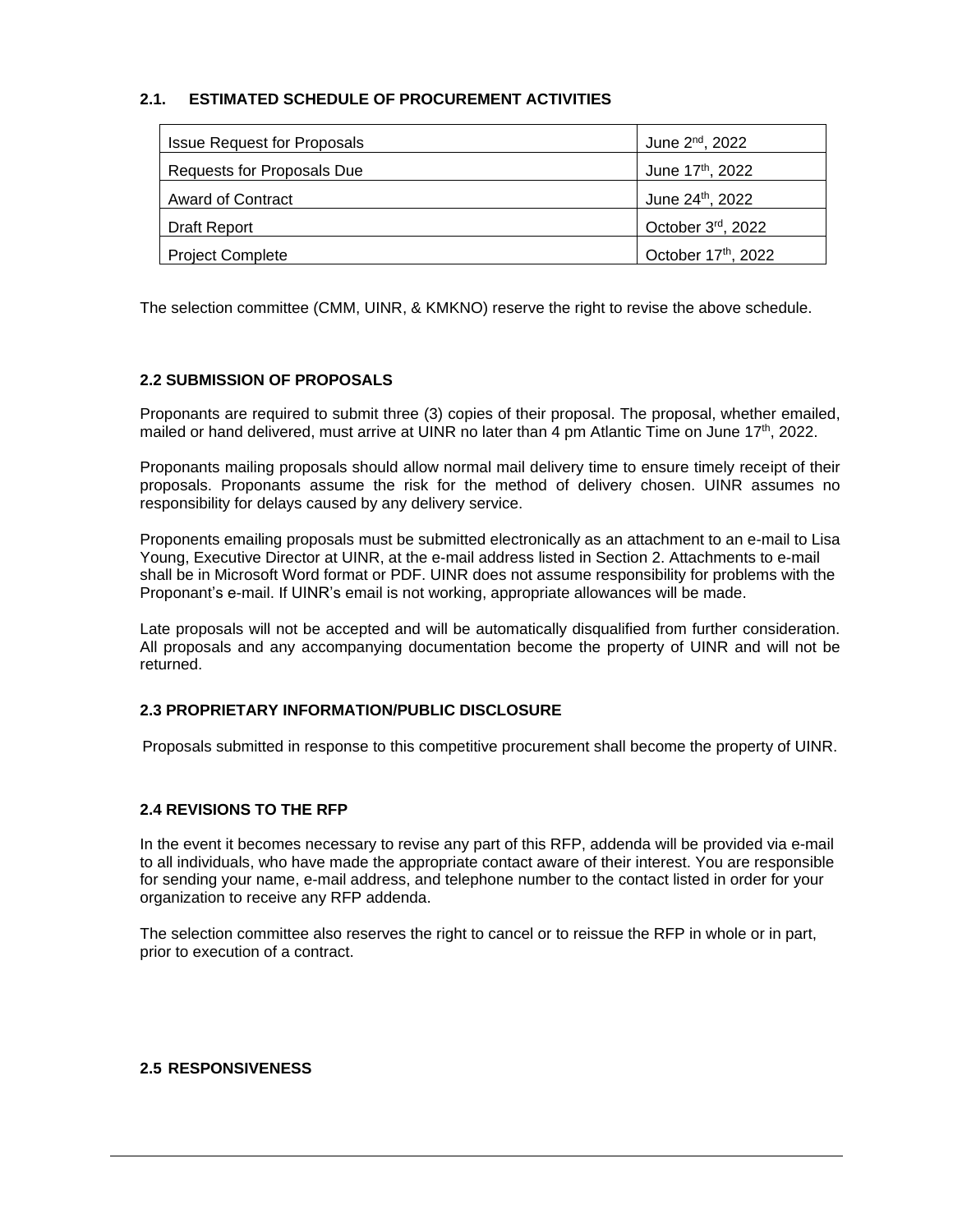All proposals will be reviewed by the selection committee to determine compliance with administrative requirements and instructions specified in this RFP. The Proponent is specifically notified that failure to comply with any part of the RFP may result in rejection of the proposal as non-responsive.

The selection committee also reserves the right at its sole discretion to waive minor administrative irregularities.

#### **2.6 MOST FAVORABLE TERMS**

The selection committee reserves the right to make an award without further discussion of the proposal submitted. Therefore, the proposal should be submitted initially on the most favorable terms which the Proponent can propose. There will be no best and final offer procedure. UINR does reserve the right to contact a Consultant for clarification of its proposal.

The Apparent Successful Proponents should be prepared to accept this RFP for incorporation into a contract resulting from this RFP. Contract negotiations may incorporate some or all of the Proponent's proposal. It is understood that the proposal will become a part of the official procurement file on this matter without obligation to UINR.

### **2.7 COSTS TO PROPOSE**

UINR will not be liable for any costs incurred by the Proponent in preparation of a proposal submitted in response to this RFP, in conduct of a presentation, or any other activities related to responding to this RFP.

### **2.8 NO OBLIGATION TO CONTRACT**

This RFP does not obligate UINR to contract for services specified herein.

### **2.9 REJECTION OF PROPOSALS**

UINR reserves the right at its sole discretion to reject any and all proposals received without penalty and not to issue a contract as a result of this RFP.

### **2.10 COMMITMENT OF FUNDS**

UINR's Executive Director or their delegate is the only individual who may legally commit UINR to the expenditures of funds for a contract resulting from this RFP. No cost chargeable to the proposed contract may be incurred before receipt of a fully executed contract.

## **3. PROPOSAL CONTENTS**

The Proposal must contain a comprehensive description of services including the following elements:

- 1. **Project Approach/Methodology** Include a complete description of the Proponant's proposed approach and methodology for the project. This section should convey the Proponent's understanding of the proposed project.
- 2. **Work Plan**  Include all project requirements and the proposed tasks, services, activities, etc. necessary to accomplish the scope of the project defined in this RFP. This section of the proposal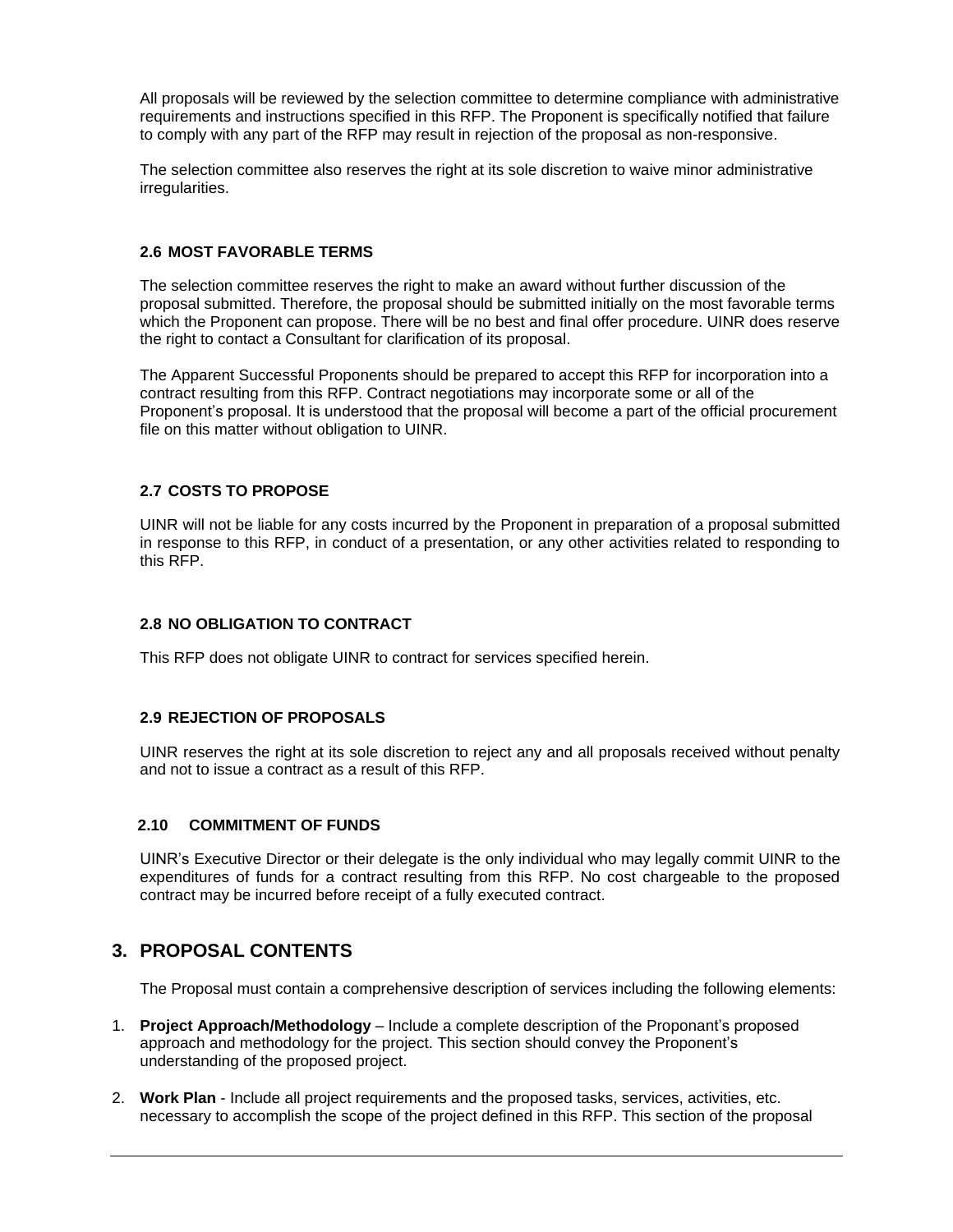must contain sufficient detail to convey to members of the evaluation team the Proponent's knowledge of the subjects and skills necessary to successfully complete the project. Include any required involvement of UINR staff.

- 3. **Project Schedule** Include a project schedule indicating when the elements of the work will be completed. Project schedule must ensure that any deliverables requested are met.
- 4. **Outcomes and Performance Measurement –** Describe the impacts/outcomes the Proponent's propose to achieve as a result of the delivery of these services including how these outcomes would be monitored, measured and reported to UINR.
- 5. **Risks -** The Proponent must identify potential risks that are considered significant to the success of the project. Include how the Proponent would propose to effectively monitor and manage these risks, including reporting of risks to UINR.
- 6. **Deliverables**  Fully describe deliverables to be submitted under the proposed contract. Deliverables must support the requirements set forth in Section 1.2, Objectives and Scope of Work.

#### 7. **Project Management**

**Project Team Structure/Internal Controls** - Provide a description of the proposed project team structure including any subcontractors.

**Staff Qualifications/Experience** - Identify staff, including subcontractors, who will be assigned to the potential contract, indicating the responsibilities and qualifications of such personnel. Provide resumes for the named staff, which include information on the individual's particular skills related to this project, education, experience, significant accomplishments, and any other pertinent information. The Proponent must commit that staff identified in its proposal will perform the assigned work. Any staff substitution must have the prior approval of UINR.

#### 8. **Experience of the Proponent**

Indicate, and provide examples, the experience the Proponent and any subcontractors have in the following areas associated with:

- a. Experience developing business plans and/or corporate by-laws for forestry businesses and/or partnerships
- b. Experience developing business plans specific to First Nation-owned businesses, projects or initiatives
- c. Experience working with First Nations communities or organizations

Indicate other relevant experience that indicates the qualifications of the Proponent, and any subcontractors, for the performance of the potential contract.

Include a list of contracts the Proponant has had during the last five years that relate to the Proponant's ability to perform the services needed under this RFP. List contract period of performance, contact persons, telephone numbers, and fax numbers/e-mail addresses.

9. **References** – List names, addresses, telephone numbers, and fax numbers/e-mail addresses of three (3) business references for the Proponent and three (3) business references for the lead staff person for whom work has been accomplished and briefly describe the type of service provided. Do not include current UINR staff as references. By submitting a proposal in response to this Work Request, the vendor and team members grant permission to the selection committee to contact these references and others, who from the selection committee's perspective, may have pertinent information.